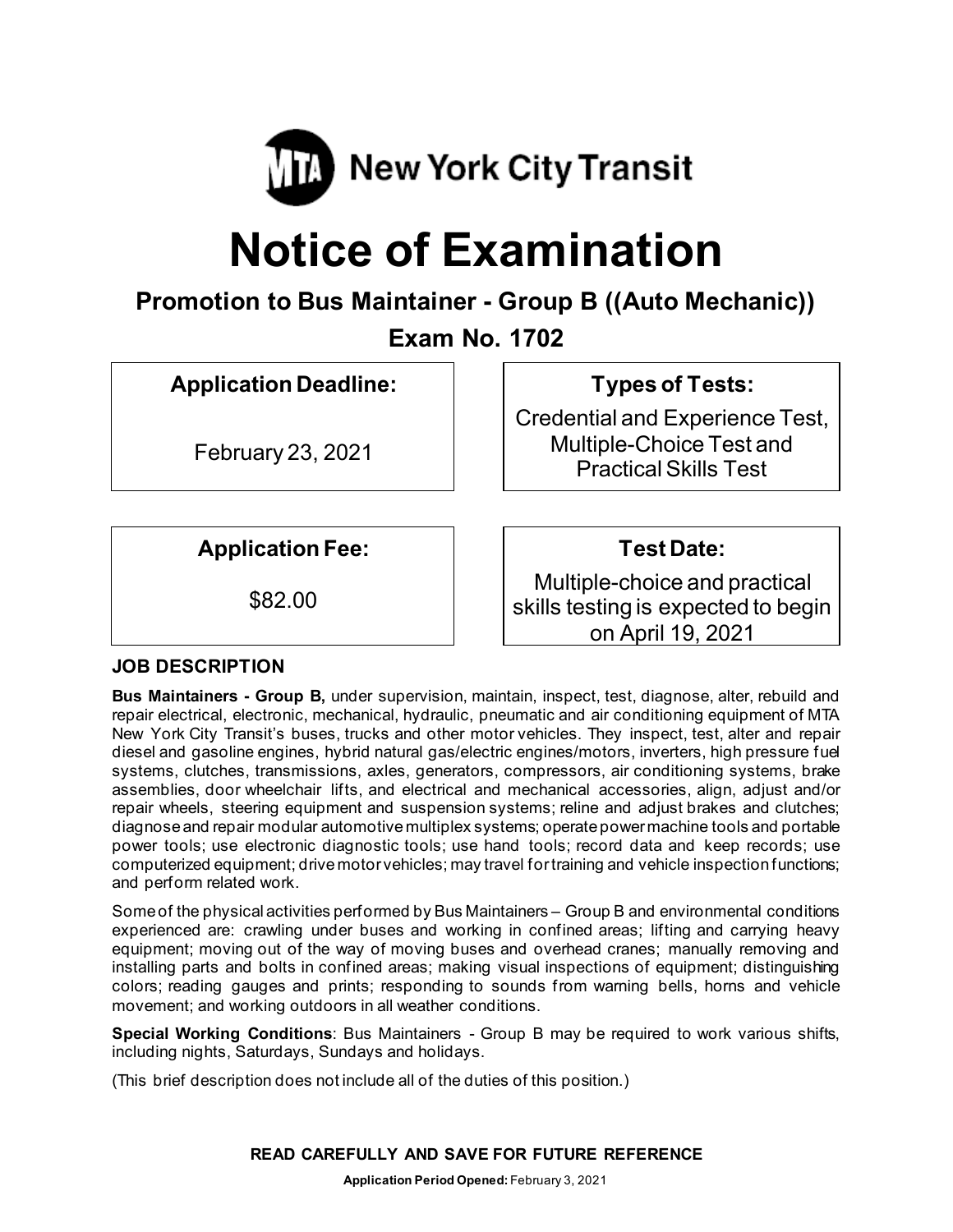# **SALARY**

The current minimum salary for Bus Maintainer - Group B is \$32.13 per hour for a 40-hour work week. This rate is subject to change.

#### **ELIGIBILITY TO TAKE EXAMINATION**

This examination is open to each employee of MTA New York City Transit who by **the last day of the Application Period:** 

- 1. Is or has been employed in the non-competitive title of Transit Mechanical Apprentice and has satisfactorily completed the 2-year Transit Mechanical Apprentice program in bus maintenance and is employed in the Department of Buses; or
- 2. Is permanently (not provisionally) employed in or appears on a Preferred List (see Note, below) for the eligible title of Maintainer's Helper – Group B or has been permanently employed in such title in the Department of Buses; and
- 3. Is not otherwise ineligible.

(Note: A "Preferred List" is a civil service list which is only for certain former permanent incumbents of the eligible title who have rehiring rights.)

This examination is also open to employees who were appointed to an eligible title pursuant to New York State Civil Service Law, section 55-a, and who meet all other eligibility requirements.

You are responsible for determining whether you meet the eligibility requirements for this examination prior to submitting the Application. If you do not know if you are eligible, check with **your department's Human Resources representative**. You may be given the tests before we verify your eligibility. If you are marked "Not Eligible," your application fee will **not** be refunded, and you will **not** receive a score.

This examination is **not** open to employees of MaBSTOA or MTA Bus Company, or to employees of MTA agencies other than MTA New York City Transit.

#### **REQUIREMENTS TO BE PROMOTED**

**From the non-competitive title of Transit Mechanical Apprentice:** At the time of promotion, you must be employed or have been employed in the title of Transit Mechanical Apprentice.

**From the competitive title of Maintainer's Helper – Group B:** At the time of promotion, you must have completed your probationary period in the eligible title of Maintainer's Helper- Group B and you must be permanently employed in that eligible title or your name must appear on a Preferred List for that eligible title. Additionally, you must have served permanently in the eligible title of Maintainer's Helper – Group B for at least one year.

**Driver License Requirement**: If you are considered for promotion to the title of Bus Maintainer - Group B, you must meet the requirements in "1" or "2" below at the time of consideration for promotion:

- 1. A Class B Commercial Driver License (CDL) valid in the State of New York with a passenger endorsement and no disqualifying restrictions that would preclude the performance of the duties of this title; or
- 2. A Motor Vehicle Driver License valid in the State of New York and a Learner Permit for a Class B CDL valid in the State of New York with a passenger endorsement and no disqualifying restrictions.

If you qualify under "2" above, your promotion will be subject to the receipt of a Class B CDL valid in the State of New York with a passenger endorsement and no disqualifying restrictions at the end of a special training course in bus operation. If you fail to successfully complete the special training course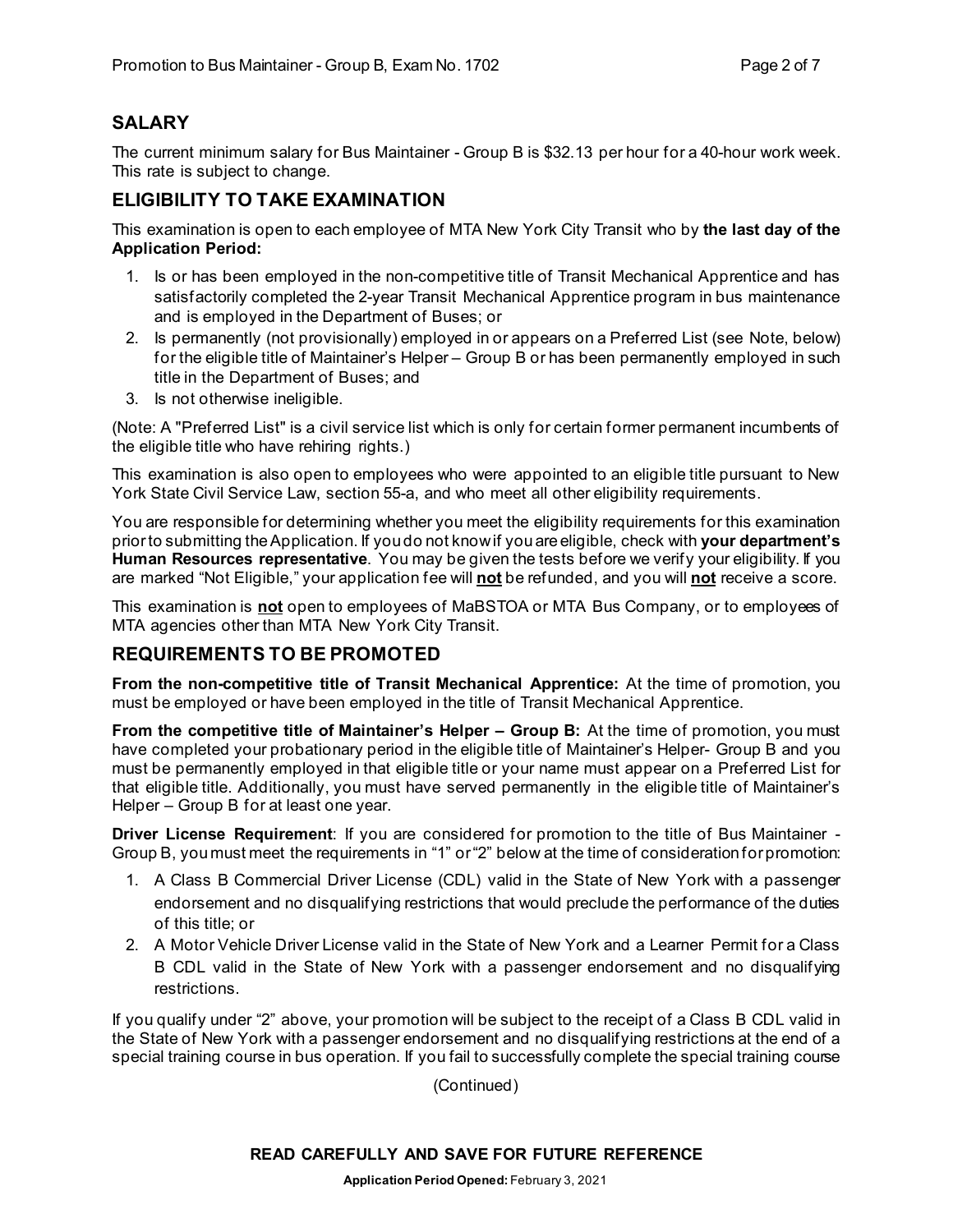# **REQUIREMENTS TO BE PROMOTED** (Continued)

in bus operation, including the receipt of a Class B CDL valid in the State of New York with a passenger endorsement and no disqualifying restrictions, your employment will be terminated, or you will be returned to your previously held permanent title. If you have serious moving violations, a license suspension or an accident record, you may be disqualified.

The Class B Commercial Driver License (CDL) with a passenger endorsement and no disqualifying restrictions must be maintained for the duration of your employment in the title. Such license and/or Learner Permit must not include any restrictions which would preclude the performance of Bus Maintainer - Group B work.

**Commercial Motor Vehicle Driving Experience in the Military or New York National Guard**: If you are an active member or former member (discharged in the past year) of the military or New York National Guard and have experience driving a Commercial Motor Vehicle in the military or New York National Guard, you may be eligible for a waiver of the New York State commercial driving skills test through the New York State Department of Motor Vehicles. If you believe that you may be eligible for this waiver, you must apply for the waiver through the New York State Department of Motor Vehicles.

**Medical Requirement:** Medical guidelines have been established for the position of Bus Maintainer - Group B. Candidates will be examined to determine whether they can perform the essential functions of the position of Bus Maintainer - Group B. Where appropriate, a reasonable accommodation will be provided for a person with a disability to enable him or her to take the examination and/or perform the essential functions of the job.

**Drug Screening Requirement:** You must pass a drug screening in order to be promoted, and if promoted, you will be subject to random drug and alcohol tests for the duration of your employment. Additionally, if you have tested positive on a drug or alcohol test or had a refusal to test during preemployment or while employed by a Federal DOT-regulated employer during the applicable period, you must have completed the Substance Abuse Professional (SAP) evaluation, referral and education/treatment process required by federal law in order to be promoted to this safety-sensitive position.

# **HOW TO SUBMIT AN APPLICATION**

If you believe you meet the requirements in the "Eligibility to Take Examination" section, you may submit an application during the application period. The MTA Exam Information Center, located in the lobby of 180 Livingston Street, Brooklyn, NY 11201, is currently closed. If you believe you have a special circumstance (e.g., a disability, military duty) that prevents you from applying as instructed below, please refer to the Special Circumstances Guide referenced in the "Special Arrangements" section below. Applications will **not** be accepted in person.

#### **Online Applications:**

- 1. If you are an active MTA employee, apply using the "BSC" employee portal at [www.mymta.info](http://www.mymta.info/) by the last day of the application period (non-active MTA employees and applicants requesting a fee waiver must email us by the last day of the application period a[t examsunit@nyct.com](mailto:examsunit@nyct.com) for application instructions). Note: The application system may not function properly with mobile devices or tablets. For best results when applying, please use Internet Explorer, open a new window, and avoid having multiple tabs open in the same window.
- 2. Once you have logged in, click on the My Job Search ribbon and then click on Exams (non-Railroad).
- 3. Follow the steps to submit an application.
- 4. Active MTA employees must pay the application fee via payroll deduction.

(Continued)

#### **READ CAREFULLY AND SAVE FOR FUTURE REFERENCE**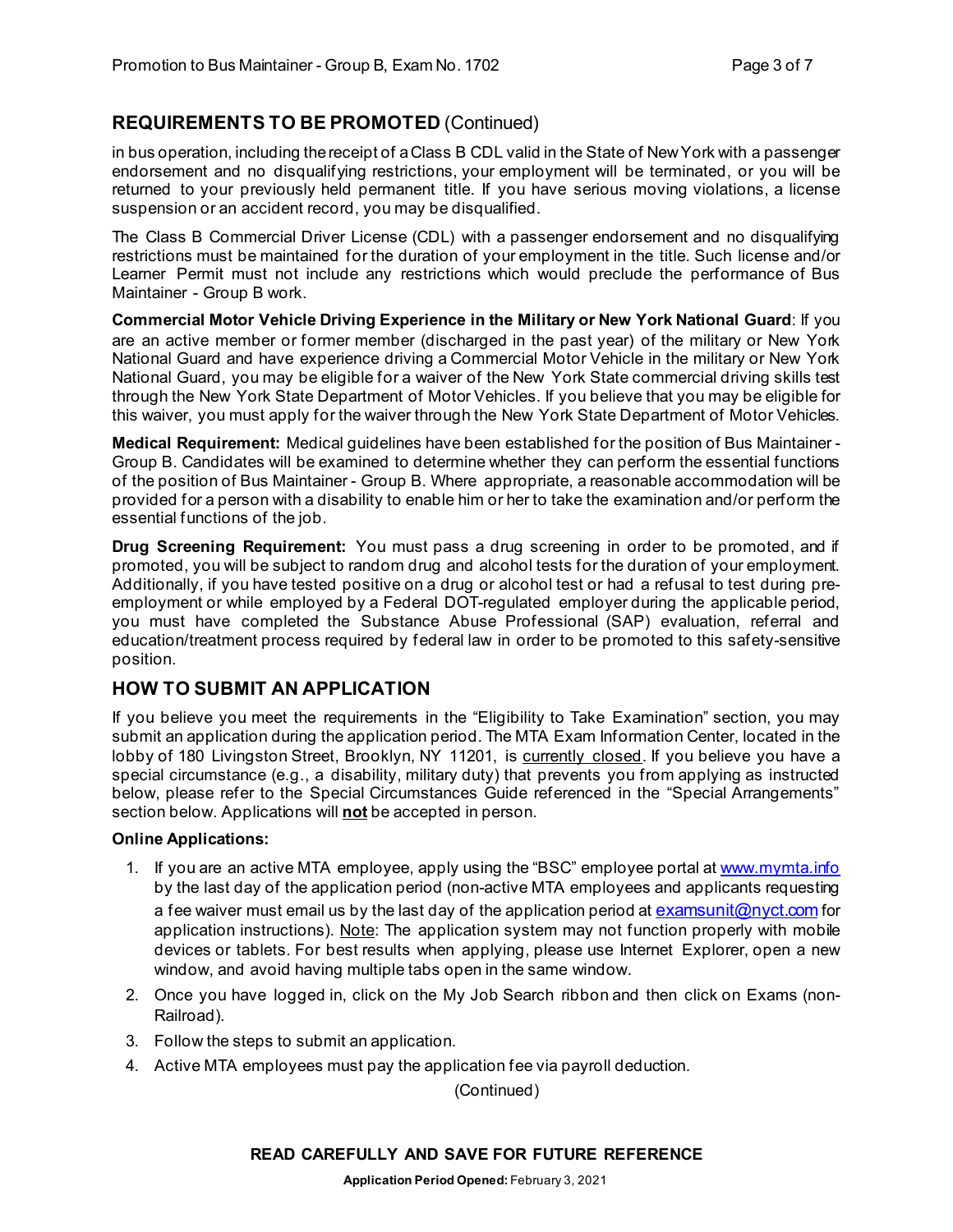#### **HOW TO SUBMIT AN APPLICATION** (Continued)

5. A confirmation number will appear on the same page after submitting your application and authorizing a payroll deduction. You must save this number for future reference.

**IMPORTANT**: Your application submission confirms that you have read this Notice of Examination, including any dates and the requirements.

**Application Fee**: This fee is generally not refundable. Under special circumstances, you may be entitled to a refund. Please refer to the Department of Citywide Administrative Services ("DCAS") General Exam Regulations' Section E.3.4 to determine if you are entitled to a refund. Please visit [http://web.mta.info/nyct/hr/forms\\_instructions.htm](http://web.mta.info/nyct/hr/forms_instructions.htm) to access the DCAS General Exam Regulations online. Application fee refund requests, along with any relevant supporting documentation, should be emailed to [examsmakeups@nyct.com](mailto:examsmakeups@nyct.com) or mailed to the address in the "Correspondence" section below.

#### **ADMISSION LETTER**

An Admission Letter will be mailed to you about 10 days before the first date of the multiple-choice and practical skills tests. If you do not receive an Admission Letter at least 4 days before this date, you **must** email a request for a duplicate Admission Letter to [examsunit@nyct.com.](mailto:examsunit@nyct.com) A paper copy of the Admission Letter is your ticket for admission to the test.

Applicants **must** keep their mailing address **up to date**. Please refer to the "Correspondence" section below for instructions on how to update your address and other contact information.

# **THE TEST**

You will be given a competitive credential and experience test. Your score on this test will be used to determine your place on an eligible list. You will also be given a gualifying multiple-choice test and a qualifying practical skills test. A score of at least 70% is required to pass the competitive credential and experience, qualifying multiple-choice and qualifying practical skills tests. The multiple-choice test and practical skills test will be given in the same session. If you are called to the multiple-choice test, you may be given an opportunity to take the practical skills test on the same date on a conditional basis. You may be given the practical skills test before your multiple-choice test is officially rated. Your practical skills test will only be rated if you receive a passing score on the multiple-choice test. Your practical skills test will not be rated if you are found to have received a failing score on the multiplechoice test.

If you receive a passing score on the credential and experience test, you will be scheduled to take the gualifying multiple-choice and gualifying practical skills. You will be assigned to a test date and location, and you cannot request that your scheduled test date or location be changed, unless you meet the conditions in the "Special Arrangements" section below.

On the credential and experience test, you will receive a score of 70 points for meeting the eligibility requirement(s) listed in the "Eligibility to take Examination" section above. After these requirements are met, you will receive additional credit up to a maximum of 100 points on the following basis:

If you qualify under **"1"** in the "ELIGIBILITY TO TAKE EXAMINATION" section above:

• Two and one-half points for each year of full-time satisfactory experience with an employer other than MTA New York City Transit performing journey-level mechanic work (i.e., fully trained, knowledgeable, experienced, proficient and competent) repairing passenger automobiles, trucks, buses or aircraft up to a maximum of 5 points.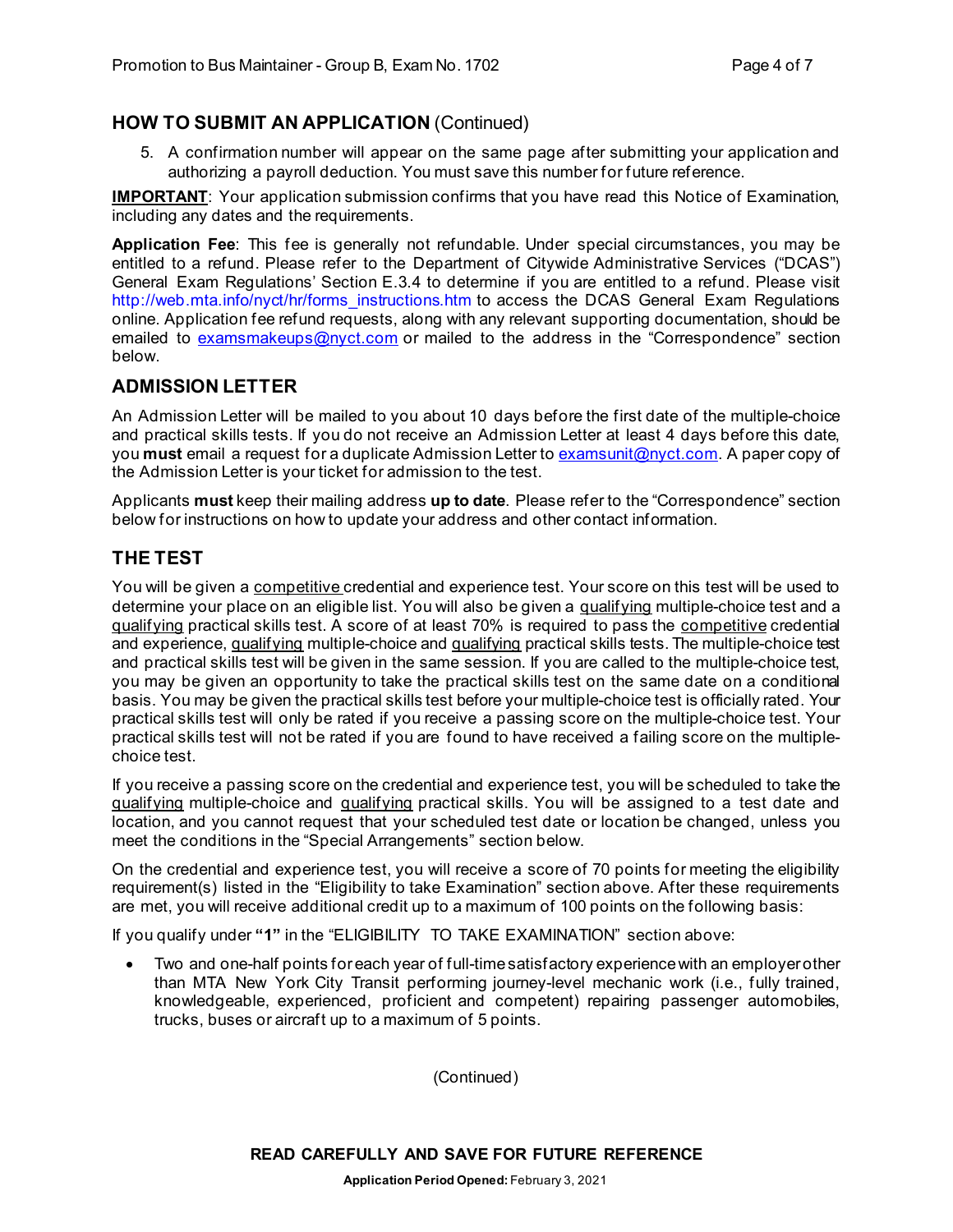# **THE TEST** (Continued)

If you qualify under **"2"** in the "ELIGIBILITY TO TAKE EXAMINATION" section above:

- Five points for each year of full-time satisfactory experience as a permanent Maintainer's Helper – Group B at New York City Transit up to a maximum of 25 points. Your experience will be credited through the last date of the application period.
- Two and one-half points for each year of full-time satisfactory experience with an employer other than New York City Transit performing journey-level mechanic work (i.e., fully trained, knowledgeable, experienced, proficient and competent) repairing passenger automobiles, trucks, buses or aircraft up to a maximum of 5 points.

To receive the additional points for employment outside of New York City Transit, you must have supplemental journey-level experience performing at least one of the tasks shown below:

- Inspecting, testing, altering and repairing diesel and gasoline engines, hybrid, natural gas/electric engines/motors, inverters, high pressure fuel systems, clutches, transmissions, axles, generators, compressors, air conditioning systems, brake assemblies, door wheelchair lifts, and electrical and mechanical accessories.
- Aligning, adjusting and/or repairing wheels, steering equipment and suspension systems, and relining and adjusting brakes and clutches.
- Diagnosing and repairing modular automotive multiplex systems.

Veterans' or Disabled Veterans' Credit will be granted only to eligible passing candidates who request that they be applied. Veterans' or Disabled Veterans' Credit should be requested at the time of application but **must** be requested before the date the eligible list is established. Claims for Veterans' or Disabled Veterans' Credit cannot be made once the eligible list is established.

The qualifying multiple-choice test may include questions on: the maintenance, troubleshooting and repair of buses, automobiles and trucks, including their engines, transmissions, running gears, airconditioning, and electrical and mechanical accessories; proper selection and use of materials, machinery and tools of the trade; safe and efficient work practices; reading and interpreting specifications and drawings; related mathematical calculations; record keeping; and other related areas.

The qualifying practical skills test may measure your ability to use tools; read schematics; install, repair, and adjust vehicle components; and troubleshoot and repair electrical components using meters and other equipment.

For experience and certifications obtained at MTA New York City Transit, you will be given credit for your experience and certifications based on the information contained in your MTA New York City Transit employee records. You must complete an Education and Experience Test Paper and describe your experience obtained with every employer other than MTA New York City Transit.

# **TEST ADMINISTRATION GUIDELINES**

**Warning:** You are not permitted to enter the test site with cellular phones, smart watches, beepers, pagers, cameras, portable media players, or other electronic devices. Calculators are permitted; however, they must be hand-held, battery or solar powered, numeric only. Calculators with functions **other than** addition, subtraction, multiplication and division **are prohibited**. Electronic devices with an alphabetic keyboard or with word processing or data recording capabilities such as planners, organizers, etc. are prohibited. If you use any of these devices in the building at any time before, during or after the test, you may **not** receive your test results, your test score may be nullified, and your application fee will **not** be refunded.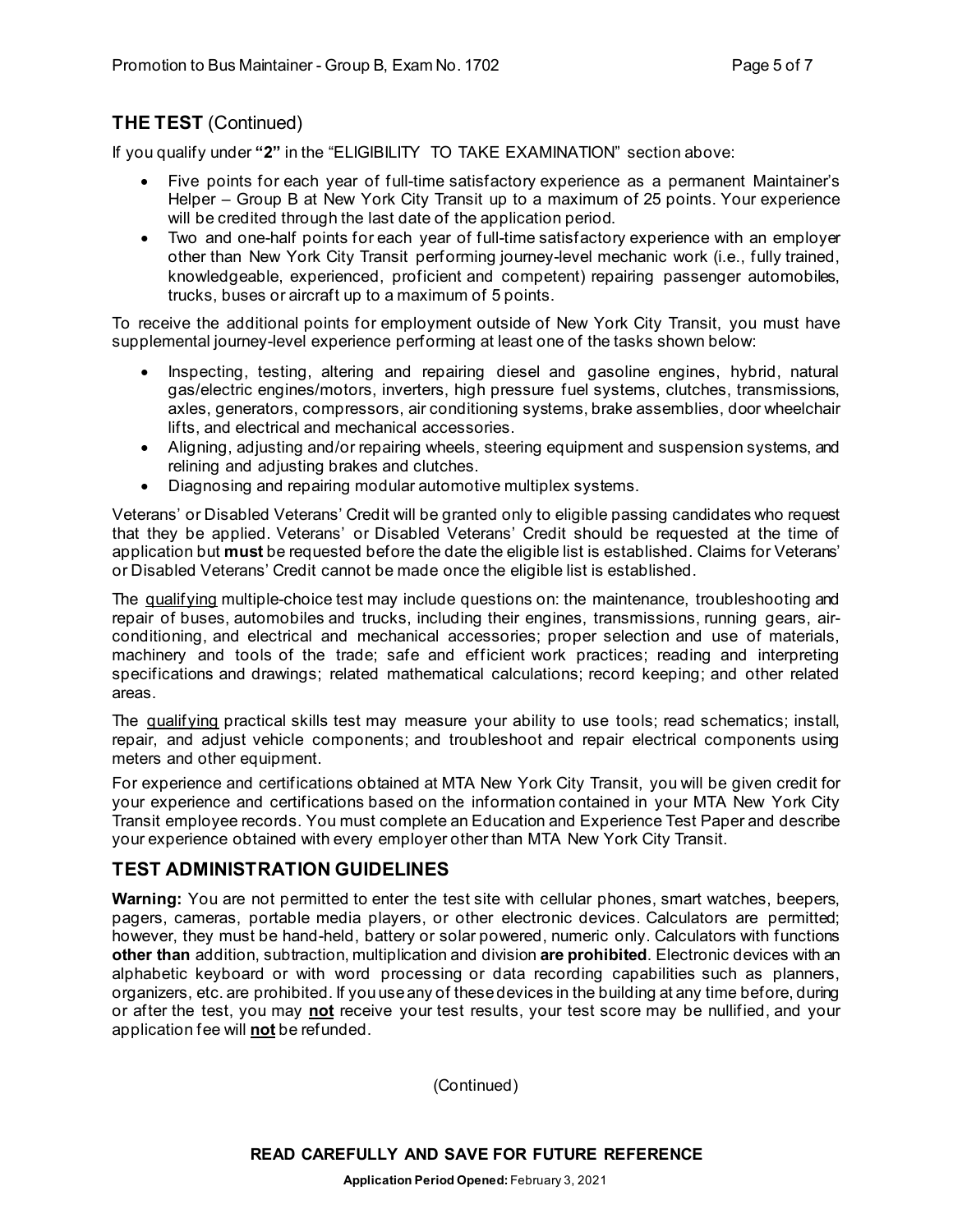# **TEST ADMINISTRATION GUIDELINES** (Continued)

**Social Distancing** and other safety protocols, **including the wearing of masks**, will be required during the administration of the test. Further details will be provided on your admission letter.

You may not have any other person, including children, present with you while you are being processed for or taking the test and no one may wait for you inside of the test site while you are taking the test.

Leaving: You must leave the test site once you finish the test. If you leave the test site after being fingerprinted but before finishing the test, you will not be permitted to re-enter. If you disregard this instruction and re-enter the test site, you may not receive your test results, your test score may be nullified, and your application fee will not be refunded.

**Proof of Identity:** You must present your MTA New York City Transit employee ID when you arrive to take the tests.

## **THE TEST RESULTS**

If you pass the credential and experience test, multiple-choice test and the practical skills test and are marked eligible, your name will be placed in final score order on an eligible list and you will be given a list number. You will be notified by mail of your results. If you meet all requirements and conditions, you will be considered for appointment when your name is reached on the eligible list.

# **ADDITIONAL INFORMATION**

**Training:** You may be required to undergo a formalized training course during your probationary period. Failure to successfully complete the training course may result in termination or return to your previously held permanent title.

#### **SPECIAL ARRANGEMENTS**

**Late Applications**: Refer to the "Correspondence" section below to contact the Examinations Unit to determine the procedure for submitting a late application. You may be eligible to submit a late application if you are absent from work for at least one-half of the application period and are unable to apply for reasons such as vacation, sick leave or military duty.

**Special Test Accommodations:** If you plan to request an alternate test date due to your religious observance or special testing accommodations due to disability, please follow the instructions included in the Special Circumstances Guide, which is accessible online at [http://web.mta.info/nyct/hr/forms\\_instructions.htm](http://web.mta.info/nyct/hr/forms_instructions.htm) and will be attached to this Notice of Examination during the application period. An alternate test date due to religious observance must be requested no later than 15 days prior to the date on which qualifying multiple-choice and practical skills testing is expected to begin. Special testing accommodations due to disability must be requested no later than 30 days prior to the date on which qualifying multiple-choice and practical skills testing is expected to begin.

**Make-Up Tests:** You may apply for a make-up test if you cannot take the qualifying multiple-choice and/or qualifying practical skills test as scheduled for any of the following reasons:

- 1. Compulsory attendance before a public body; or
- 2. On-the-job injury or illness caused by municipal employment where you are an officer or employee of the City; or
- 3. Absence from the test within one week after the death of a spouse, domestic partner, parent, sibling, child, or child of a domestic partner where you are an officer or employee of the City; or